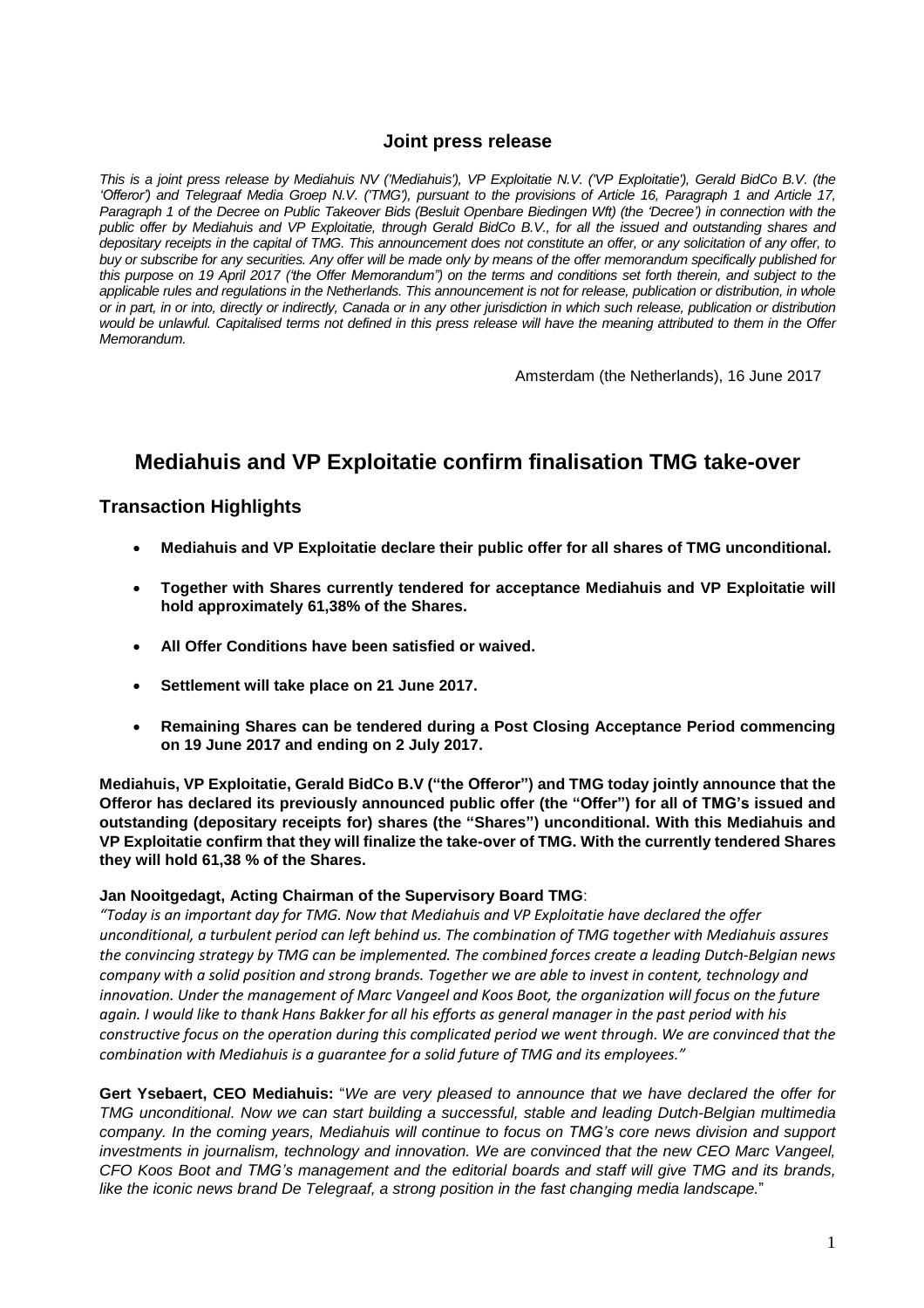**Guus van Puijenbroek, VP Exploitatie:** "*With the declaration of the offer being unconditional, we have* brought TMG in the safe haven that Mediahuis represents. As a family with a long history as involved shareholders, we are looking forward to seeing TMG being brought back on track and develop itself further. We have totalfaith in the new management that they will reignite TMG with all its distinctive brands like De *Telegraaf, and that the company will develop in the right way in a difficult market.*"

# **Acceptance**

At the Acceptance Closing Time, 643.314 Shares, representing approximately 1,39% of the Shares and an aggregate value of approximately EUR 3,859,884 (at an Offer Price of EUR 6.00 per Share (cum dividend)), had been tendered to the Offeror pursuant to the Offer. Together with the 27,806,649 Shares owned by Mediahuis and VP Exploitatie this comprises approximately 61,38% of the Shares. Mediahuis, VP Exploitatie and the Offeror have waived the Acceptance Level condition, whilst all other conditions to the Offer, as described in the Offer Memorandum, have been satisfied. Following the Settlement of the Offer, Mediahuis and VP Exploitatie will hold together approximately 61,38% of the Shares.

# **Settlement Date**

In accordance with the terms of the Offer, TMG shareholders ("**Shareholders**") who accepted the Offer will receive an amount in cash of EUR 6.00 per Share (cum dividend) (the "**Offer Price**") for each Share validly tendered (or defectively tendered provided that such defect has been waived by the Offeror) and delivered (*geleverd*) under the terms and conditions and subject to the restrictions of the Offer.

Settlement of the Offer will take place and payment of the Offer Price per validly tendered Share will be made on 21 June 2017 (the "**Settlement Date**").

At the latest on the Settlement Date, Mediahuis and VP Exploitatie will contribute the Shares held by them respectively to the Offeror, in each case against a further issuance of shares in the capital of the Offeror. Following the Settlement Date, the Offeror will hold 28,449,963 Shares, representing approximately 61,38% of the Shares.

## **Post-Closing Acceptance Period (***Na-aanmeldingstermijn***)**

Mediahuis, VP Exploitatie and the Offeror grant those Shareholders who have not tendered their Shares during the initial acceptance period the opportunity to tender their Shares in a post closing acceptance period (*na-aanmeldingstermijn*) commencing at 09:00 hours CET on 19 June 2017 and expiring at 17:40 hours CET on 2 July 2017 (the "**Post Closing Acceptance Period**"). Shareholders can tender their Shares during the Post Closing Acceptance Period in the same manner and subject to the same terms and conditions as described in the Offer Memorandum.

Shareholders who tender their Shares during the Post Closing Acceptance Period shall not have the right to withdraw such tendered Shares.

Shares validly tendered (or defectively tendered provided that such defect has been waived by the Offeror) during the Post Closing Acceptance Period will be accepted immediately. The Offeror shall procure payment for the Shares that are validly tendered (or defectively tendered provided that such defect has been waived by the Offeror) and delivered (*geleverd*) during the Post Closing Acceptance Period within three (3) Business Days of the last day of the Post Closing Acceptance Period.

Mediahuis, VP Exploitatie and the Offeror will publicly announce the results of the Post Closing Acceptance Period and the total amount and total percentage of Shares jointly held by them in accordance with article 17, paragraph 4 of the Decree ultimately on the third (3rd) Dutch Business Day following the last day of the Post Closing Acceptance Period.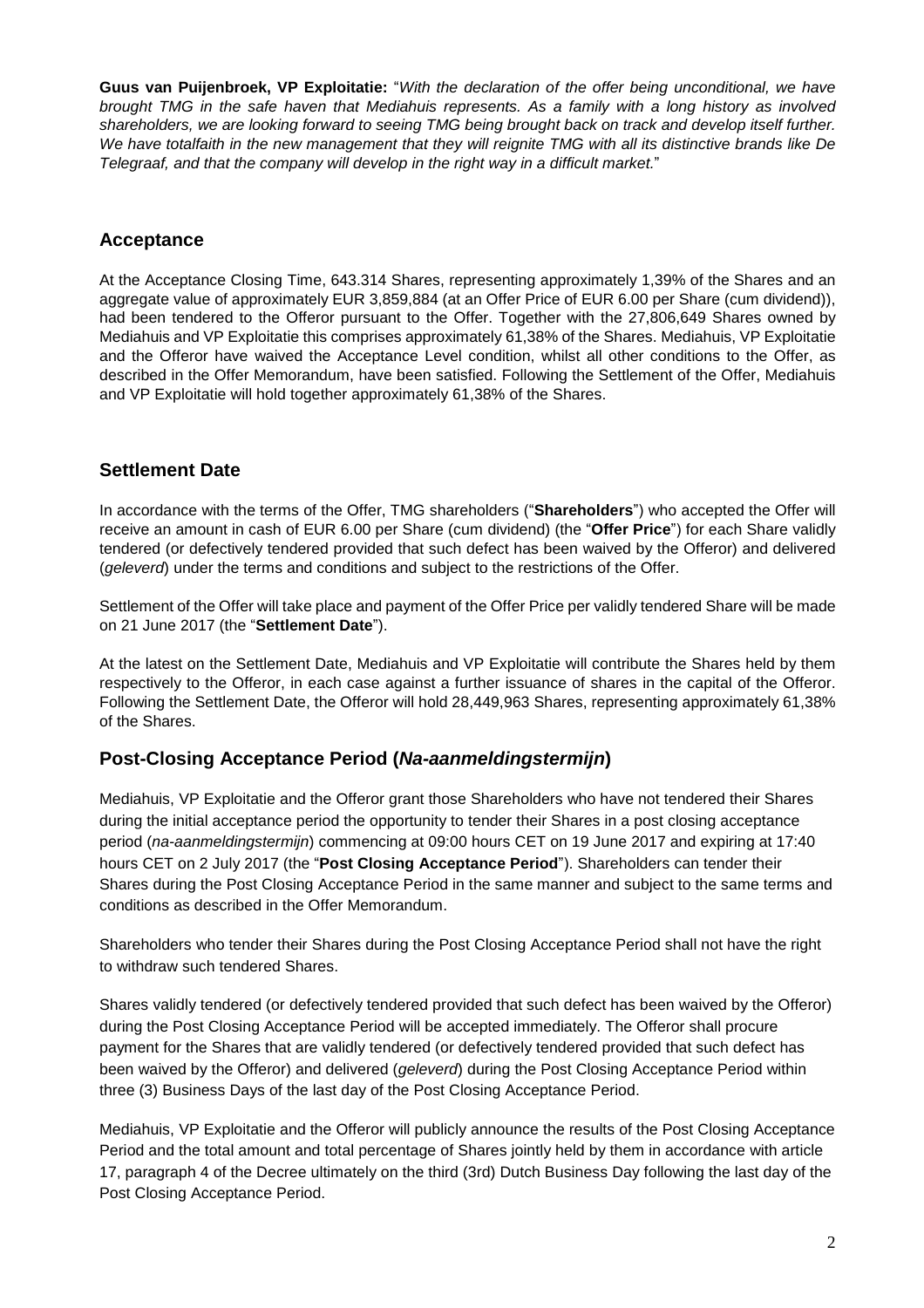# **Governance of TMG as from the Settlement Date**

As from the Settlement Date, the Executive Board will be composed as follows:

- i. Mr. M. Vangeel, with the title of Chief Executive Officer; and
- ii. Mr. C.G. Boot, with the title of Chief Financial Officer.

As from the Settlement Date, the Supervisory Board will be composed as follows:

- i. three members nominated by the Offeror, being Mr. A.R. van Puijenbroek, Mr. G. Ysebaert and Mr. P. Verwilt; and
- ii. two independent members, being Mr. J.J. Nooitgedagt and Ms. S.G. Brummelhuis.

Mr. J.J. Nooitgedagt will serve as independent chairman of the Supervisory Board.

# **Implications of the Offer being declared unconditional**

If, following the settlement date for Shares tendered during the Post Closing Acceptance Period, the Offeror holds at least 95% of the Shares, the Offeror will initiate a Statutory Buy-Out or a Takeover Buy-Out as soon as possible in order to acquire the remaining Shares not tendered. Reference is made to Section 5.19.2 (*Buy-Out*) of the Offer Memorandum.

No Dutch dividend withholding tax (*dividendbelasting*) is due upon a disposal of the Shares under the Buy-Out. The Dutch income tax consequences of the Buy-Out are the same as the Dutch income tax consequences of the Offer. For more information, reference is made to Section 10 (Tax aspects of the Offer).

Shareholders who have not tendered their Shares under the Offer should carefully review the Offer Memorandum (in particular Sections 5.15 through 5.19), which describe certain risks they are subject to if they elect not to accept the Offer and certain measures the Offeror may take to achieve its objective to ultimately acquire 100% of the Shares.

## **Announcements**

Any further announcement in relation to the Offer will be issued by press release. Any joint press release issued by Mediahuis, VP Exploitatie, the Offeror and TMG will be made available on the websites of Mediahuis [\(www.mediahuis.be\)](http://www.mediahuis.be/), VP Exploitatie [\(www.vpexploitatie.eu\)](http://www.vpexploitatie.eu/) and TMG [\(www.tmg.nl\)](http://www.tmg.nl/). Subject to any applicable requirements under the applicable rules and without limiting the manner in which Mediahuis, VP Exploitatie or the Offeror may choose to make any public announcement, Mediahuis, VP Exploitatie and the Offeror will have no obligation to communicate any public announcement other than as described above.

## **Offer Memorandum, Position Statement and further information**

The Offeror is making the Offer on the terms and subject to the conditions and restrictions contained in the Offer Memorandum. In addition, on 19 April 2017 TMG had made available the Position Statement, containing the information required by article 18, paragraph 2 and Annex G of the Decree in connection with the Offer.

The information in this announcement is not complete and additional information is contained in the Offer Memorandum and the Position Statement.

Shareholders are advised to review the Offer Memorandum and the Position Statement in detail and to seek independent advice where appropriate to reach a balanced judgment in respect of the contents of the Offer Memorandum and the Position Statement and the Offer itself. In addition, Shareholders may wish to consult with their tax advisors regarding the tax consequences of tendering their Shares under the Offer.

Digital copies of this Offer Memorandum are available on the websites of Mediahuis [\(www.mediahuis.be\)](http://www.mediahuis.be/), VP Exploitatie [\(www.vpexploitatie.eu\)](http://www.vpexploitatie.eu/) and TMG [\(http://www.tmg.nl\)](http://www.tmg.nl/). The websites of Mediahuis, VP Exploitatie and TMG do not constitute a part of, and are not incorporated by reference into, the Offer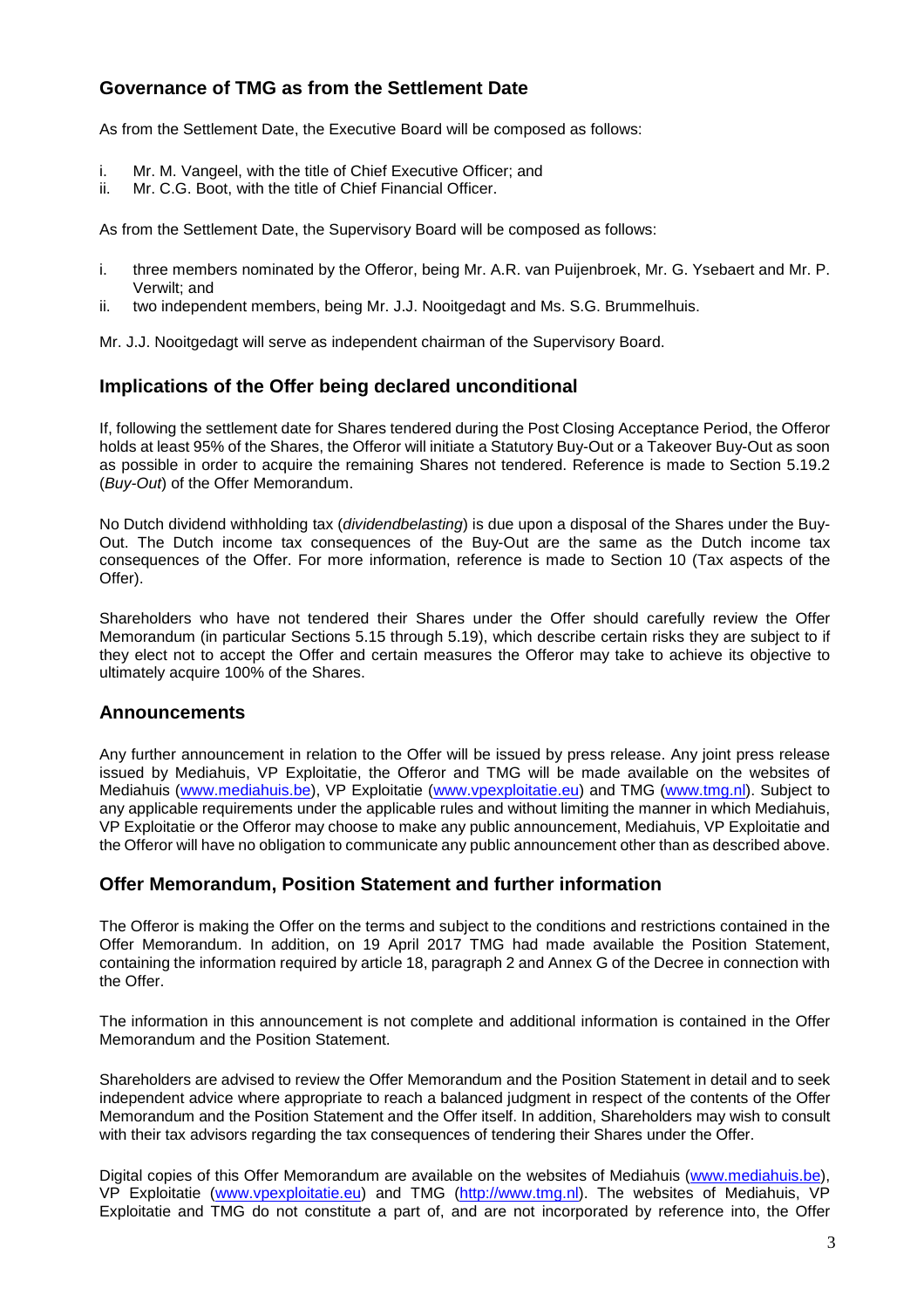Memorandum. Copies of the Offer Memorandum are also available free of charge at the offices of TMG and the Exchange Agent at the addresses mentioned below.

### **TMG:**

Telegraaf Media Groep N.V. (Attention: Martijn Jonker) Basisweg 30 1043 AP Amsterdam The Netherlands Telephone: +31 88 824 0800 E-mail: martijn.jonker@tmg.nl]

#### **The Exchange Agent:**

ING Bank N.V. (Attention: Sjoukje Hollander/Remko Los) Foppingadreef 7 1102 BD Amsterdam The Netherlands Location code TRC.02.039 Telephone: +31 20 563 6546 Fax: +31 20 563 6959 E-mail: [iss.pas@ing.nl](mailto:iss.pas@ing.nl)

For further information in relation to the Offer, please contact the Information Agent:

#### **The Information Agent:**

Hill+Knowlton Strategies B.V. (Attention: Frans van der Grint/Ariën Stuijt) Weerdestein 20

1083 GA Amsterdam The Netherlands Telephone: +31 20 404 4707 E-mail: [tmg.ams@hkstrategies.com](mailto:tmg.ams@hkstrategies.com)

### **Transaction advisors**

In connection with the transaction, on behalf of Mediahuis, ING Bank N.V. is acting as financial advisor and Linklaters LLP, Amsterdam office is acting as legal counsel. On behalf of VP Exploitatie, Alantra Corporate Finance B.V. is acting as financial advisor and De Brauw Blackstone Westbroek N.V. is acting as legal counsel. Hill+Knowlton Strategies is acting as communication advisor on behalf of Mediahuis and VP Exploitatie.

ABN AMRO Bank N.V. and Coöperatieve Rabobank U.A. are acting as financial advisor to TMG and Allen & Overy LLP, Amsterdam office is acting as legal counsel. For the Supervisory Board, Van Doorne N.V. is acting as legal counsel and N M Rothschild & Sons Limited as financial advisor. Citigate First Financial is acting as communication advisor on behalf of TMG.

## **Notice to U.S. Holders of Shares**

The Offer is being made for the securities of TMG, a public limited liability company incorporated under the laws of the Netherlands, and is subject to Dutch disclosure requirements, which are different from certain United States disclosure requirements. The Offer is being made in the United States in reliance on, and compliance with, article 14(e) of the U.S. Securities Exchange Act of 1934, as amended (the "**Exchange Act**"), and the rules and regulations promulgated thereunder, including Regulation 14E. The Offer is being made in the United States by the Offeror and no one else, including its financial advisors.

In addition, Shareholders whose place of residence, seat or place of habitual abode is the United States ("**U.S. Shareholders**") should be aware that the Offer Memorandum has been prepared in accordance with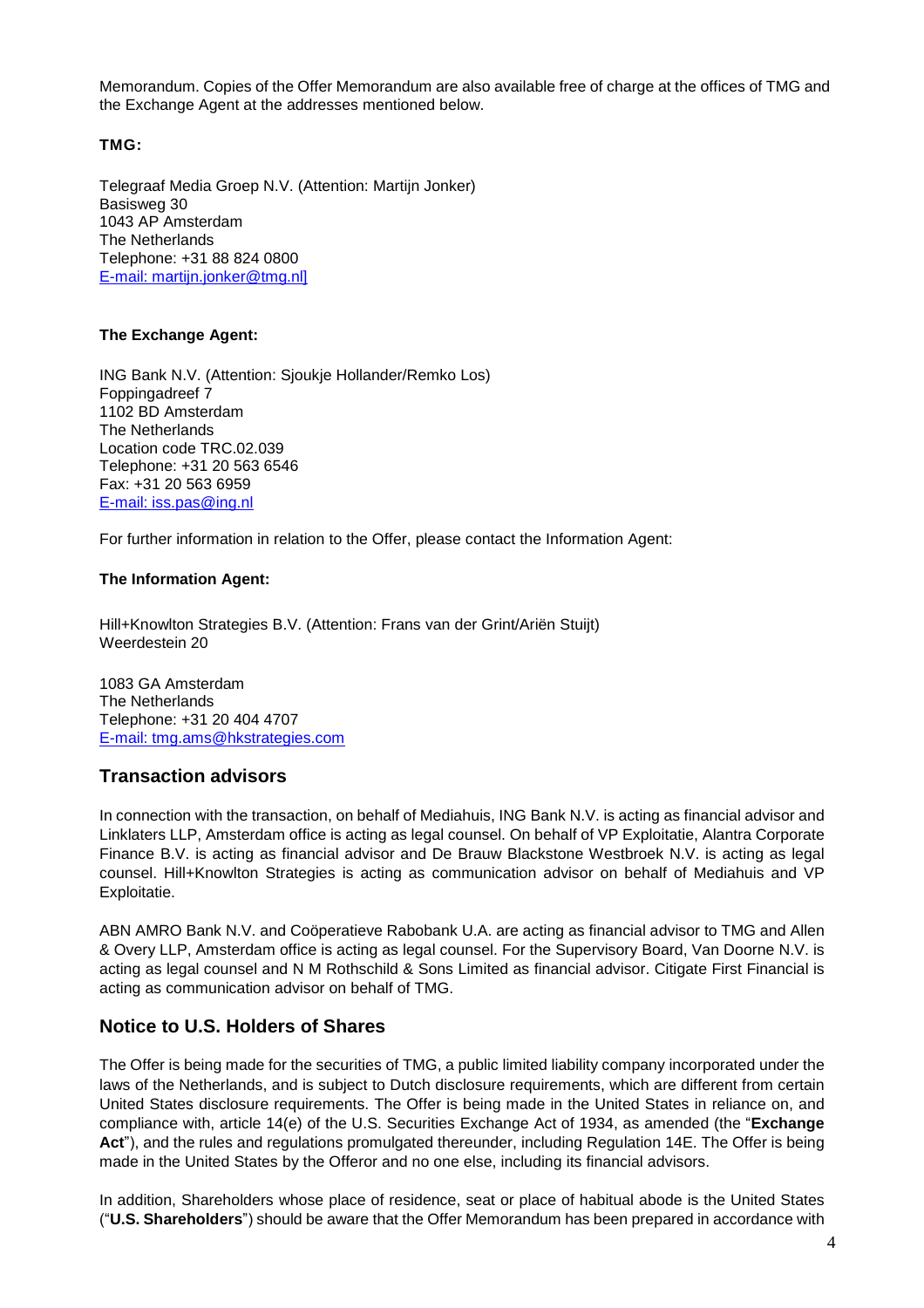Dutch format and style, which differs from the United States' format and style. Furthermore, the payment and settlement procedure with respect to the Offer will comply with the relevant Dutch rules, which differ from United States payment and settlement procedures, particularly with regard to the date of payment of consideration.

The receipt of cash pursuant to the Offer by a U.S. Shareholder will be a taxable transaction for U.S. federal income tax purposes and may be a taxable transaction under applicable state and local, as well as foreign and other tax laws. Each Shareholder is urged to consult his independent professional advisor immediately regarding the tax consequences of acceptance of the Offer.

It may be difficult for U.S. Shareholders to enforce their rights and claims arising out of the U.S. federal securities laws, since Mediahuis, VP Exploitatie, the Offeror and TMG are located in a country other than the United States and incorporated under the laws of Belgium and the Netherlands, respectively, some or all of their officers and directors are residents of a country other than the United States, and their respective assets are located primarily outside of the United States. U.S. Shareholders may not be able to sue a company seated outside of the United States or its officers or directors in a non-U.S. court for violations of the U.S. securities laws. Further, although U.S. Shareholders are not waiving their rights under the U.S. federal securities laws by accepting the Offer, it may be difficult to compel a company seated outside the United States and its affiliates to subject themselves to a U.S. court's judgment.

In accordance with standard Dutch practice and pursuant to Rule 14e-5(b) of the Securities Exchange Act, the Offeror or its affiliates, nominees, or its brokers (acting as agents), or affiliates of the Offeror's financial advisors, may from time to time make certain purchases of, or arrangements to purchase, directly or indirectly, Shares outside of the United States, other than pursuant to the Offer, before or during the period in which the Offer remains open for acceptance, so long as those acquisitions or arrangements comply with applicable Dutch law and practice and the provisions of the exemption provided under Rule 14e-5 of the Exchange Act. These purchases may occur either in the open market at prevailing prices or in private transactions at negotiated prices. To the extent required in the Netherlands any information about such purchases will be announced by means of a press release in accordance with article 13 of the Decree, an English language version of which will be posted on the website of TMG [\(www.tmg.nl\)](http://www.tmg.nl/) to inform the Shareholders.

## **Restrictions**

The information in this press release is not intended to be complete and for further information reference is made to the Offer Memorandum. This announcement is for information purposes only and does not constitute an offer or an invitation to acquire or dispose of any securities or investment advice or an inducement to enter into investment activity. In addition, the Offer made pursuant to the Offer Memorandum is not being made in any jurisdiction in which the making of the Offer or acceptance thereof would not be in compliance with the securities laws or other laws or regulations of such jurisdiction or would require any registration, approval or filing with any regulatory authority not expressly contemplated by the terms of the Offer Memorandum.

## **Cautionary statement regarding forward-looking statements**

This press release contains certain "forward-looking statements" and language indicating trends, such as "anticipated" and "expected".

Any forward-looking statements apply only on the date of this press release and are based on current expectations and convictions and, by their nature, are subject to a number of known and unknown risks and uncertainties as a result of which the actual results and performance may differ substantially from expected future results or performance expressed or implied in the forward-looking statements. The information and views contained in this press release may change without prior notice, and neither Mediahuis, VP Exploitatie, Gerald BidCo B.V. nor TMG has the intention nor the obligation to update forward-looking statements in this communication, except insofar as it is obliged to do so by any applicable legislation or by the rules of any stock exchange on which their respective shares may be traded.

Although Mediahuis, VP Exploitatie, the Offeror and TMG believe that the assumptions upon which their respective financial information and their respective forward-looking statements are based are reasonable,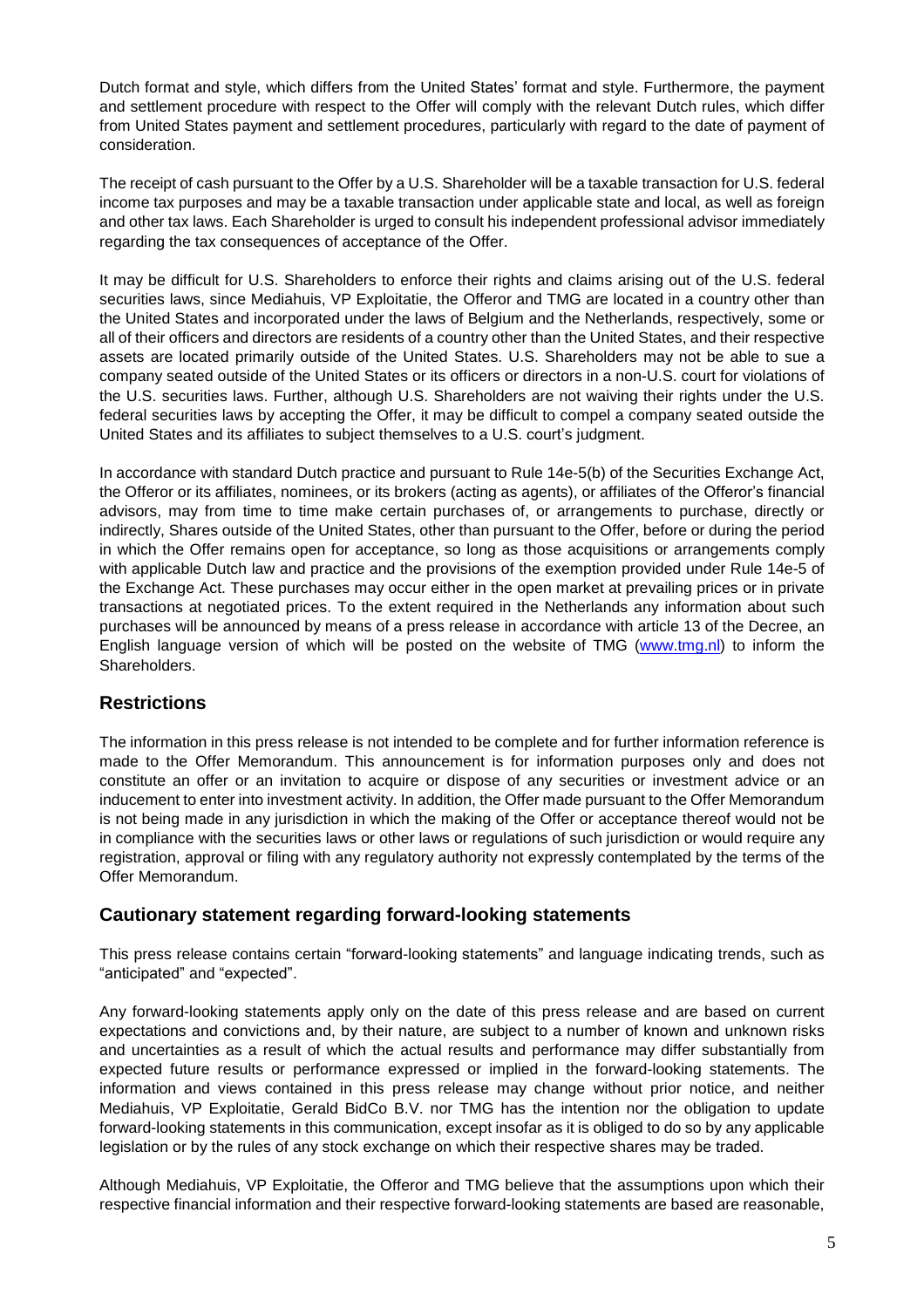they can give no assurance that these assumptions will prove to be correct. Neither Mediahuis, VP Exploitatie, the Offeror nor TMG, nor any of their advisors accepts any responsibility for any financial or other information contained in this press release relating to the business or operations or results or financial condition of the other or their respective groups.

## **Disclaimer**

The distribution of this press release may in some countries be restricted by law or regulation. Accordingly, persons who come into possession of this document should inform themselves of and observe these restrictions. To the fullest extent permitted by applicable law, Mediahuis, VP Exploitatie, the Offeror and TMG disclaim any responsibility or liability for the violation of any such restrictions by any person. Any failure to comply with these restrictions may constitute a violation of the securities laws of that jurisdiction. Neither Mediahuis, VP Exploitatie, the Offeror nor TMG, nor any of their advisors assumes any responsibility for any violation by any person of any of these restrictions. Any holder of Shares of TMG who is in any doubt as to his position should consult an appropriate professional advisor without delay. This announcement is not for release, publication or distribution, in whole or in part, in or into, directly or indirectly, Canada.

## **Media and Investor contacts**

### **Mediahuis and VP Exploitatie**

Frans van der Grint / Ariën Stuijt, Hill+Knowlton Strategies +31 20 404 47 07

[Frans.vanderGrint@hkstrategies.com](mailto:Frans.vanderGrint@hkstrategies.com) [Arien.Stuijt@hkstrategies.com](mailto:Arien.Stuijt@hkstrategies.com)

**TMG** Martijn Jonker / TMG [martijn.jonker@tmg.nl](mailto:martijn.jonker@tmg.nl) +31 88 824 0800

Uneke Dekkers/Klaas Kruijer, Citigate First Financial +31 6 502 616 26 [uneke.dekkers@citigateff.nl](mailto:uneke.dekkers@citigateff.nl) [klaas.kruijer@citigateff.nl](mailto:klaas.kruijer@citigateff.nl)

\*\*\*

#### **About Mediahuis**

Mediahuis, one of the leading media groups in Belgium and The Netherlands, is publisher of strong news brands, such as De Standaard, Het Nieuwsblad/De Gentenaar, Gazet van Antwerpen, Het Belang van Limburg, NRC Handelsblad, NRC.Next and De Limburger. Mediahuis, in its current composition, sells around 900.000 newspapers and reaches more than 2 million digital news consumers, with her various news websites, on daily basis. Mediahuis exploits important classifieds-platforms such as Hebbes, Jobat, Zimmo, Vroom and Limburgvac and the enterpreneursplatforms Made in and WijLimburg. On the audio visual market the group is active with the regional TV channels ATV, TVL, TV Oost and ROB TV and the radio channel Nostalgie. The newspaper printer Printing Partners and the free newspaper companies Rondom and 1Lokaal are owned by Mediahuis. Next to these the company participates in De Vijver Media (TV channels Vier, Vijf en Zes and the productionhouse Woestijnvis) and Mass Transit Media (Metro). Mediahuis has an unconditional belief in independent journalism and strong and relevant media that contribute positively to people and society. From that vision, the company invests permanently in strong news brands, on paper and digital.